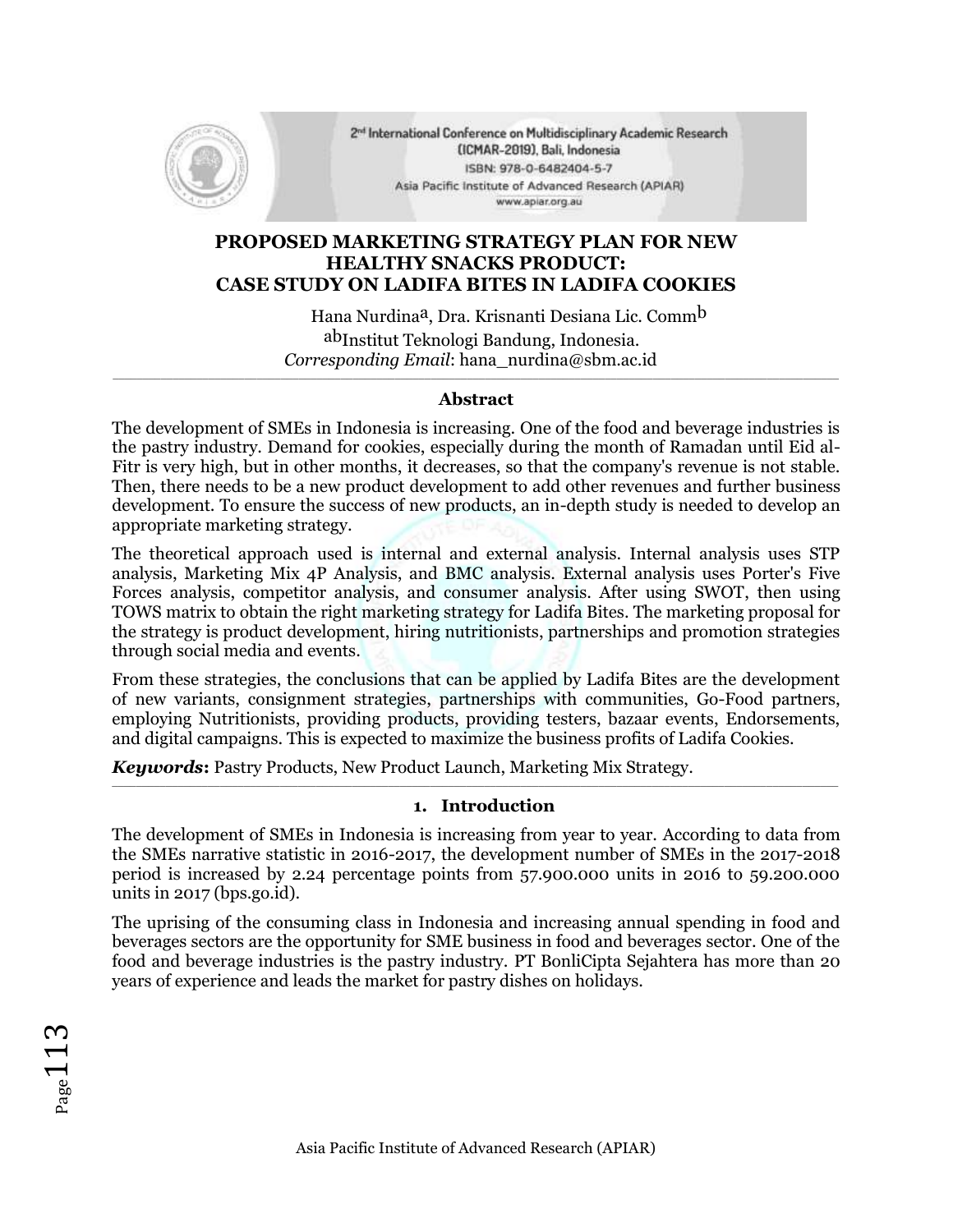# **Total Sales of Cookies in Dozen Units**



**Figure 1.1**Data On Sales of Ladifa Cookies in Dozen Units

As seen from **Figure 1.2** that demand for cookies, especially during the month of Ramadan until Eid al-Fitr is very high, but in other months, it decreases, so that the company's revenue is not stable. Then, there needs to be a new product launch to add other revenue and further business development.

One way to increase another income is to create new products that can increase income and one alternative new product that can be consumed every day is a *snack product*. Snack consumption is a habit that cannot be separated from everyday life. According to the research entitled "*Snack Habit Report*: Indonesia 2017", conducted by Mondelez Indonesia, that on average 1 in 3 Indonesians falls into the category of heavy snackers. In addition, the results of the study stated that as many as 20% of the Indonesian people are looking for healthier foods with more vitamins and minerals.

Besides, Indonesian consumers are shifting preferences to healthier choices of foods. Due to the rise of middle class and the health awareness itself, Indonesian consumer's starts to have the ability to pay extra for better quality of food. One of the objects of the pastry industry taken by the author is to launch new product of healthy snacks namely *Ladifa Bites.* Ladifa Bites first launched its new product called *Healthy Cookies* in *February 2019*. According to a statement from the owner of Ladifa Bites, the product launched by Ladifa Bites is still in the business development stage for the next one or two years*.*

Therefore, the purpose of this study is to formulate a marketing strategy plan that is appropriate and effective for Ladifa Bites that leads to other earning income for Ladifa Cookies in the future, and also to find out the market's opinion about Healthy Cookie Product using consumer analysis in Bandung.

#### **2. Methods**

In this conceptual framework, the author will conduct research using internal and external analysis. Internal analysis is used to analyze the internal conditions of the company and can be done by using STP (Segmentation, Targeting, and Positioning) analysis, marketing mix analysis, and Business Model Canvas. External analysis can be performed using Porter's Five Forces analysis, consumer analysis, and competitor analysis. The author conducts the qualitative and quantitative research. The qualitative research uses focus group discussion and the quantitative research is using a questionnaire.

#### **A. Internal Analysis**

#### **a) STP (Segmenting, Targeting, and Positioning)**

Ladifa Bites already has their segmentation, but the owner wants to determine market segmentation to be more details by using several aspects such as geographic, demographic, behavioral, and psychographic.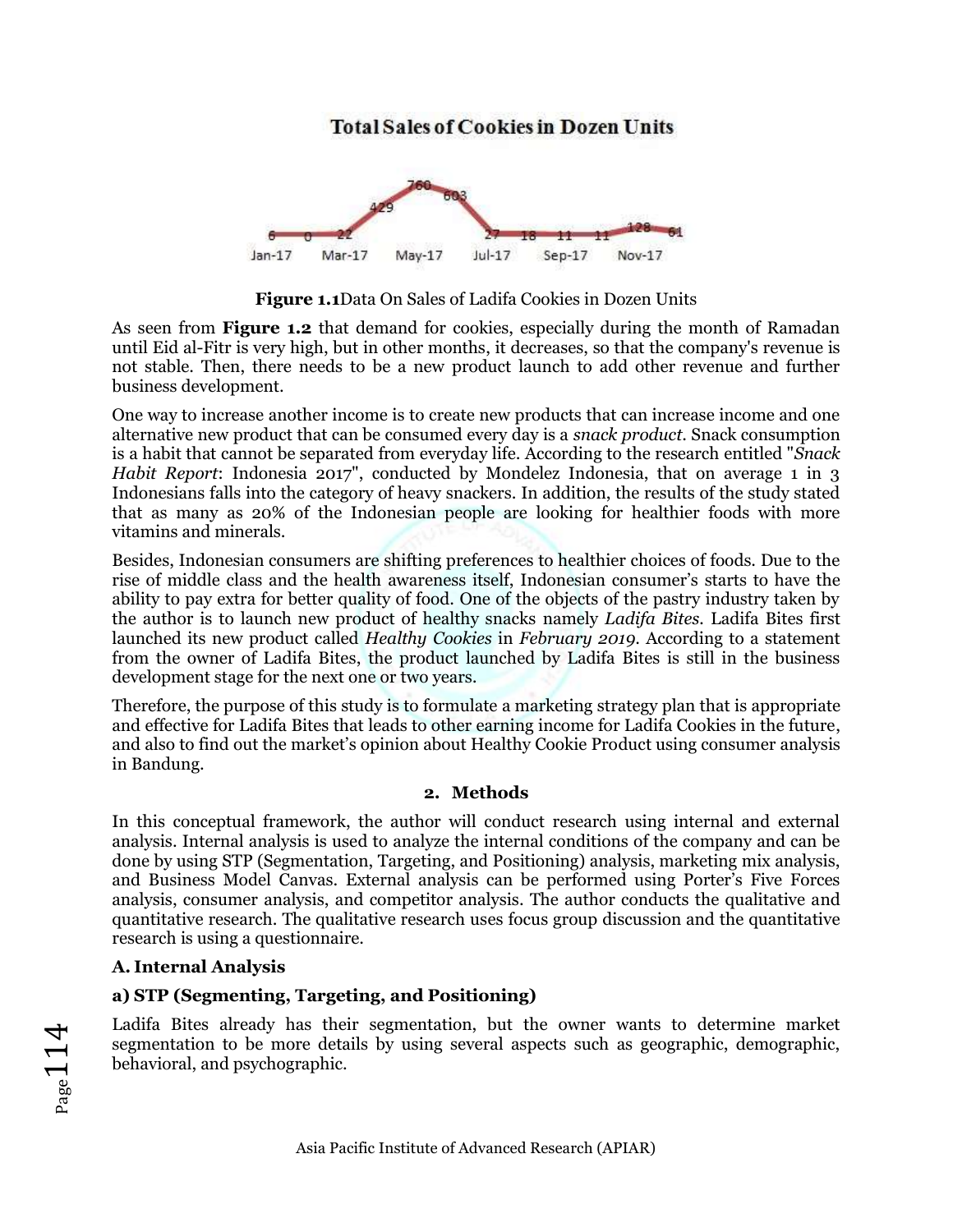In a Demographic segmentation, Ladifa Bites focused on age between 18-35 years old, gender male and female, the monthly expenses above IDR 4.500.000, and middle up social class. Ladifa Bites also targeted consumer who have a healthy lifestyle.

Ladifa Bites positioned itself as a *healthy product* of snacks. Ladifa Bites has a premium price that is quite competitive and affordable, but cannot be said that these cookies have a cheap price. Why? Because, Ladifa Bites uses quality ingredients that provide a much tastier taste quality than competitors' healthy snacks.

### **b) Marketing Mix**

Marketing Mix is a marketing strategy that explains how to sell a product as effectively as possible so that it suits the goals and targets. This analysis is also done to specify what has been offered by Ladifa Cookies and Ladifa Bites, so it can be known the advantages and disadvantages.

### **2.1 Product**

Ladifa Cookies has two types of packaging variants are jar and regular packaging. Each package has a different variety of flavors. The jar and regular packages offer the same taste, such as chocolate, cheese, red velvet, pineapple bloom, green tea, and blue velvet. Ladifa Bites has 3 types of snacks offered that is Gluten free, energy bar, and weight loss. However, for this energy bar and weight loss, it will still be coming soon and not yet marketed.

#### **2.2 Price**

The price of Ladifa Cookies for packaging Jar has a price of IDR 65,000 while for regular packaging has a price of IDR 120,000. The price for healthy snacks, which are gluten free, has a price the same is IDR 89,900 for one box.

#### **2.3 Place**

Ladifa Cookies and Ladifa Bites have offices, stores and fabric to operate its business and also as a warehouse as an inventory of products. It is located on Bojongkoneng 8 & 8B, Bandung. The consumers are allowed to shop by visiting the store, but this store joins other PT BCS products such as Ina cookies, Ladifa Cookies, Soonda, and Kukii. Actually, Ladifa Bites is more focused on selling their products online through official websites, social media, and marketplaces (Blibli, Lazada, Bukalapak, Tokopedia, Shopee, and Elevenia).

#### **2.4 Promotion**

Promotions by Ladifa Cookies include promotional sales that has 10% discount for the first purchase through the official website of Ladifa Cookies. Besides that, Ladifa Cookies often takes part in food fairs or other exhibitions to market their products. In addition, PT BCS often holds exhibitions that aim to introduce and sell all products from BCS PT such as Ina Cookies, La Difa Cookies, Soonda, Kukii, and Ladifa Bites.

As a new product, Ladifa Bites performs several promotional activities to introduce their products to the market. For its first launch, Ladifa Bites performed a grand launch of their new product in its shopping center in Bandung that are Paskal 23 mall and Bandung Indah Plaza mall.

## **c) Business Model Canvas**

Business models describe the rationale for how organizations are created, delivered and captured in value (Osterwalder and Pigneur, 2010, p14). Here is a business model canvas of Ladifa Bites: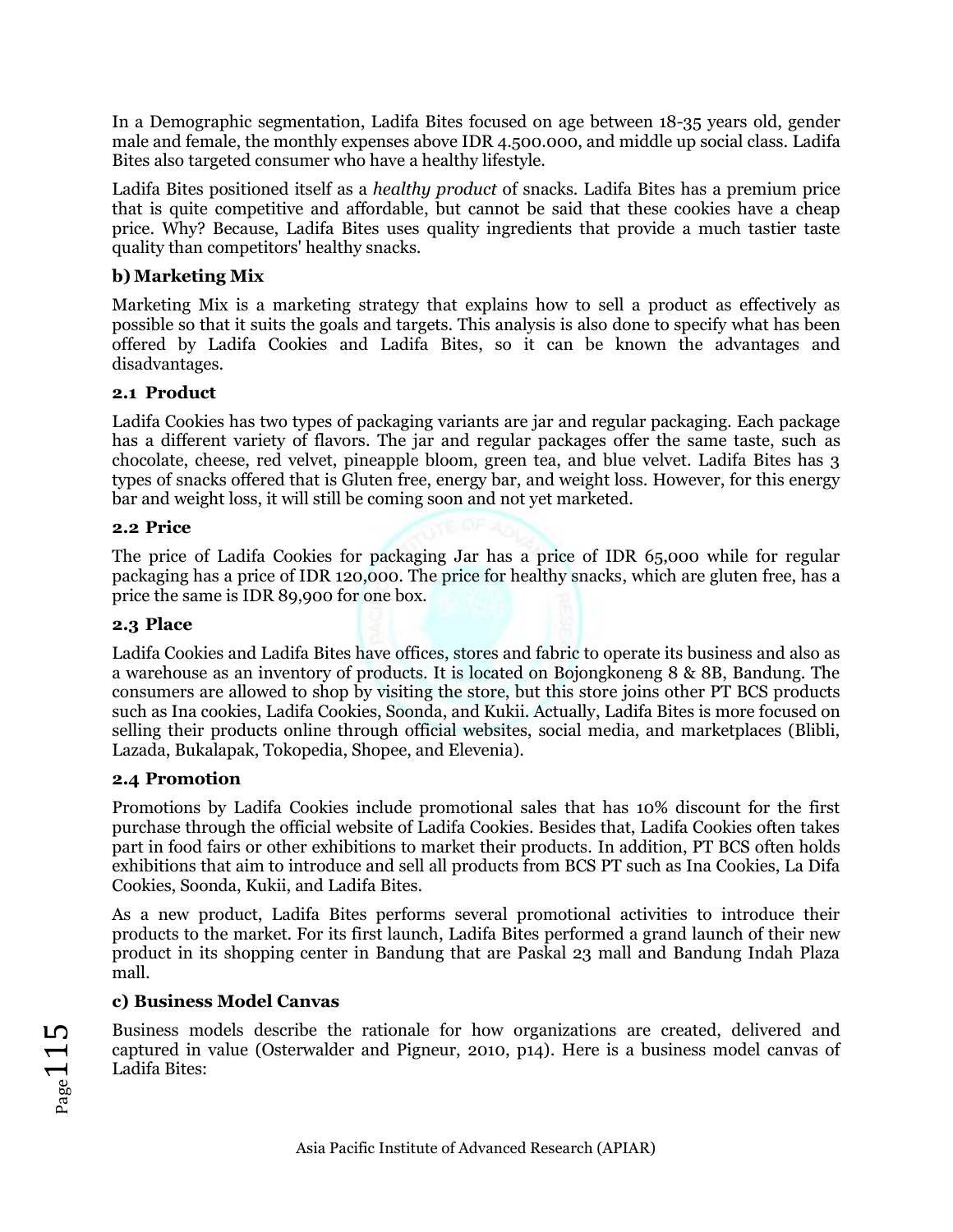| Key Partners<br>Supplier<br>Marketplace<br>Reseller | Key Activities<br>Production<br>activity<br>Platform activity                                                                                                                   | Value Propositions<br>Healthy snacks with<br>healthy and quality<br>ingredients<br>Homemade<br>Gluten free, eggs |  | Customer Relationships<br>Personal assista<br>$\cdot$<br>nce (store)<br>Automatd service                                                                                            | <b>Customer Segments</b><br>Segmented<br>18-35 years<br>Upper Middle<br>C<br>lass<br>Healthy Lifestyle |  |
|-----------------------------------------------------|---------------------------------------------------------------------------------------------------------------------------------------------------------------------------------|------------------------------------------------------------------------------------------------------------------|--|-------------------------------------------------------------------------------------------------------------------------------------------------------------------------------------|--------------------------------------------------------------------------------------------------------|--|
|                                                     | free, trans fat free.<br><b>Key Resources</b><br>less sugar<br>Human<br>homemade<br>Ingredients<br>Asset                                                                        |                                                                                                                  |  | Channels<br>Store (Outlet)<br>Official Website<br>Marketplace                                                                                                                       |                                                                                                        |  |
| productions                                         | <b>Cost Structure</b><br>Variable cost includes packaging and cost<br>Fixed cost is operational costs such as salary of<br>employees, office rent, and other operational costs. |                                                                                                                  |  | Revenue Streams<br>Asset sale currently is the method to generate<br>revenue used by Ladifa Bites<br>And also revenue stream of Ladifa Bites comes<br>from reseller (Online store). |                                                                                                        |  |

Figure 1.3 Business Model Canvas

## **B. External Analysis**

The External environment includes the factors outside of the Company that could affect the performance of the company itself to make profit.

## **i. Porter Five's Forces Analysis**

Strategic analysis is often using Porter's five forces to understand especially for new product or services are potentially profitable. To summarize this analysis using the Porter Five's Forces Model, the situation can be observed in the **Table 1.1**. The threat of new entrants is high, bargaining power of suppliers is low, bargaining power of buyers is medium, a threat of substitute product is medium and rivalry among competitors is medium.

|   | <b>Forces Driving Industry Competition</b> | High | Medium |  |
|---|--------------------------------------------|------|--------|--|
|   | Threat of New Entrants                     |      |        |  |
| 2 | <b>Bargaining Power of Suppliers</b>       |      |        |  |
|   | <b>Bargaining Power of Buyers</b>          |      |        |  |
|   | Threat of Substitute Product               |      |        |  |
|   | <b>Rivalry Among Competitors</b>           |      |        |  |

| Table 1. 1 Porter's Five Forces |  |  |  |  |
|---------------------------------|--|--|--|--|
|---------------------------------|--|--|--|--|

## **ii. Competitors Analysis**

Framework Marketing Mix analysis can be used as an alternative to analysis the competitors. Competitor's product, price, place, and promotion will be analysis by using *netnography*. Based on the competitor's marketing mix, some conclusions can be drawn as follows:

1. Competitors have a very-well-known brand. Ladang Lima might be the strongest competitor because they already have products that are quite well-known and spread in major cities of Indonesia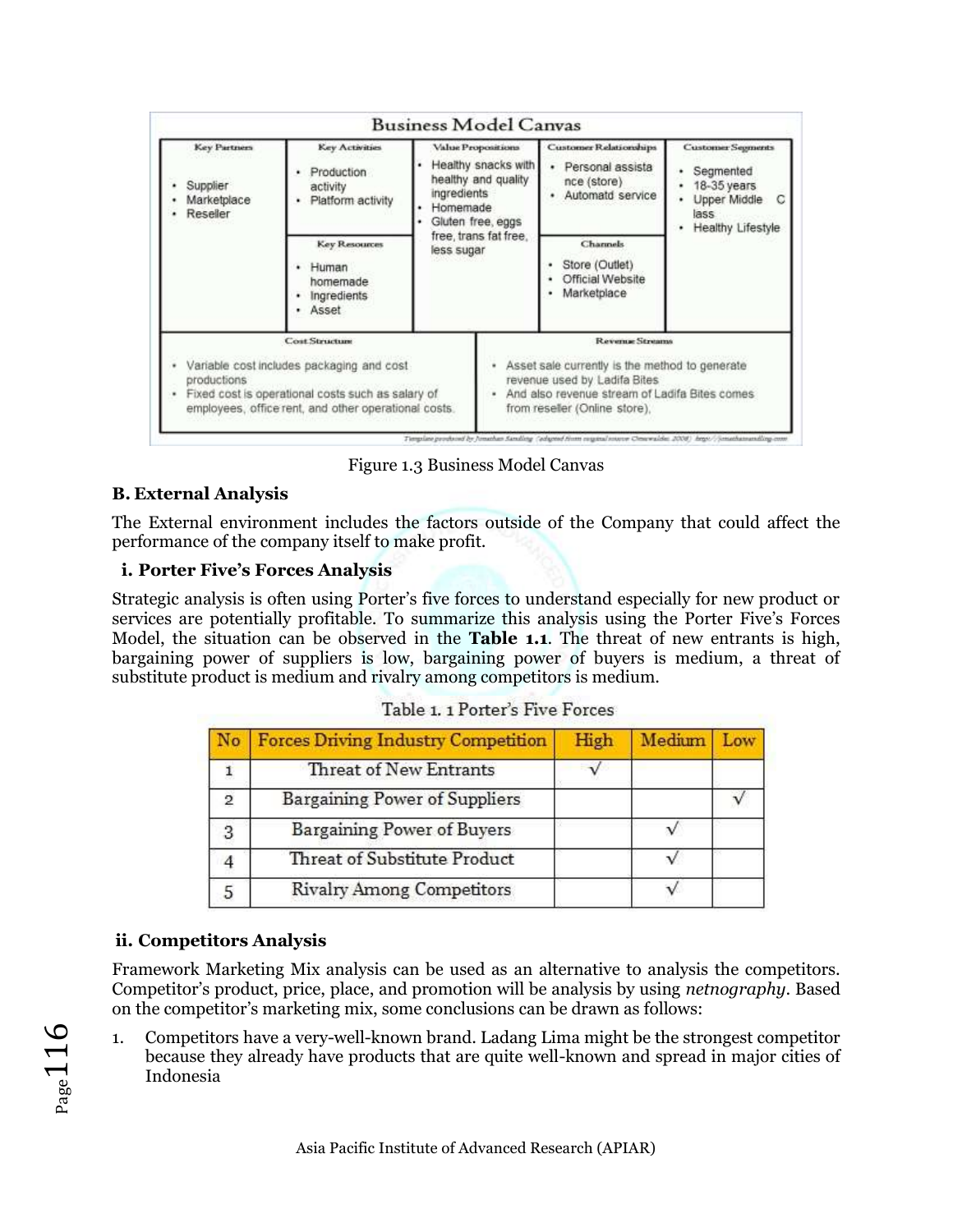- 2. Competitive selling price. This is possible due the massive production which suppresses the production cost.
- 3. Very broad distribution channel, which almost reach all regions in Indonesia. Like Ladang Lima and Unis Gluten Free, which already have a fairly wide distribution channel, which has more offline and online resellers than others competitor.
- 4. Maximum promotion. In point of fact, the competitors look slightly concerned about the development of technology or Internet usage. It can be proved because most of the competitors using common methods such us endorsement, interactive ads, social media, and discount promotion.

### **iii. Consumer Analysis**

Consumer analysis is using two methods. The first method will utilize a qualitative analysis through a Focus Group Discussion, while the second method will utilize a quantitative analysis through Questionnaire.

### **3.1 Customer Behaviour**

With regards to the snacking habit, both FGD and Questionnaire arrived at the same conclusion that the majority of the middle-class population actually either view snacking as a daily activity or at least do it often and this accounts up to 98% of the respondents. This tendency is consistently shown in all age groups, and only 2% claimed they do not like snacking.

Generally, the objective of snacking at home is to fill the gap between large meals and also to accompany activities at home such as watching TV or reading books/ magazine.

Types of snacks are very diverse from starting snacks that have a sweet, salty, and spicy flavor. Even so, chips, chocolate, and biscuits are the three most chosen snacks when compared to others.

## **3.2 Channel of Purchase**

There are two channels of purchase, first is offline channel such as Hypermarket, Supermarket, Minimarket, Traditional Market, and Outlet. From 115 respondents of the questionnaire, most of them prefer to buy snacks at the minimarket, which is 41%. In addition, 30% choose to buy in hypermarkets and supermarkets. This indicates that consumer behavior in buying products, especially snacks, is more likely through offline stores, it is rare for people to choose to buy online because one possible reason is the high level of impulsive buying behavior of consumers.

## **3.3 Healthy Food**

It was not so surprising that educated middle class population has good understanding about the term of "Healthy Food" at 90% and this is consistent with the result of FGD. The behavior of urban people, especially in Bandung, is enough for people to know and understand the importance of healthy food for them. Already, many people have switched to having a healthy lifestyle, one of them by consuming healthy foods.

Most respondents have a view of healthy food as foods that contain nutrients that are beneficial to their bodies that as much as 23% of the vote. In addition, as many as 16% said that healthy food will affect health, one of which can maintain the health and digestion of their bodies. Furthermore, as much as 14% say that healthy food has fewer calories.

## **3.4 Opinions on Established Healthy Snacks**

The existence of various brands of healthy snacks that are quite well-known among the public makes the level of impulsive consumers to buy these products, because one of them is the curiosity of the product.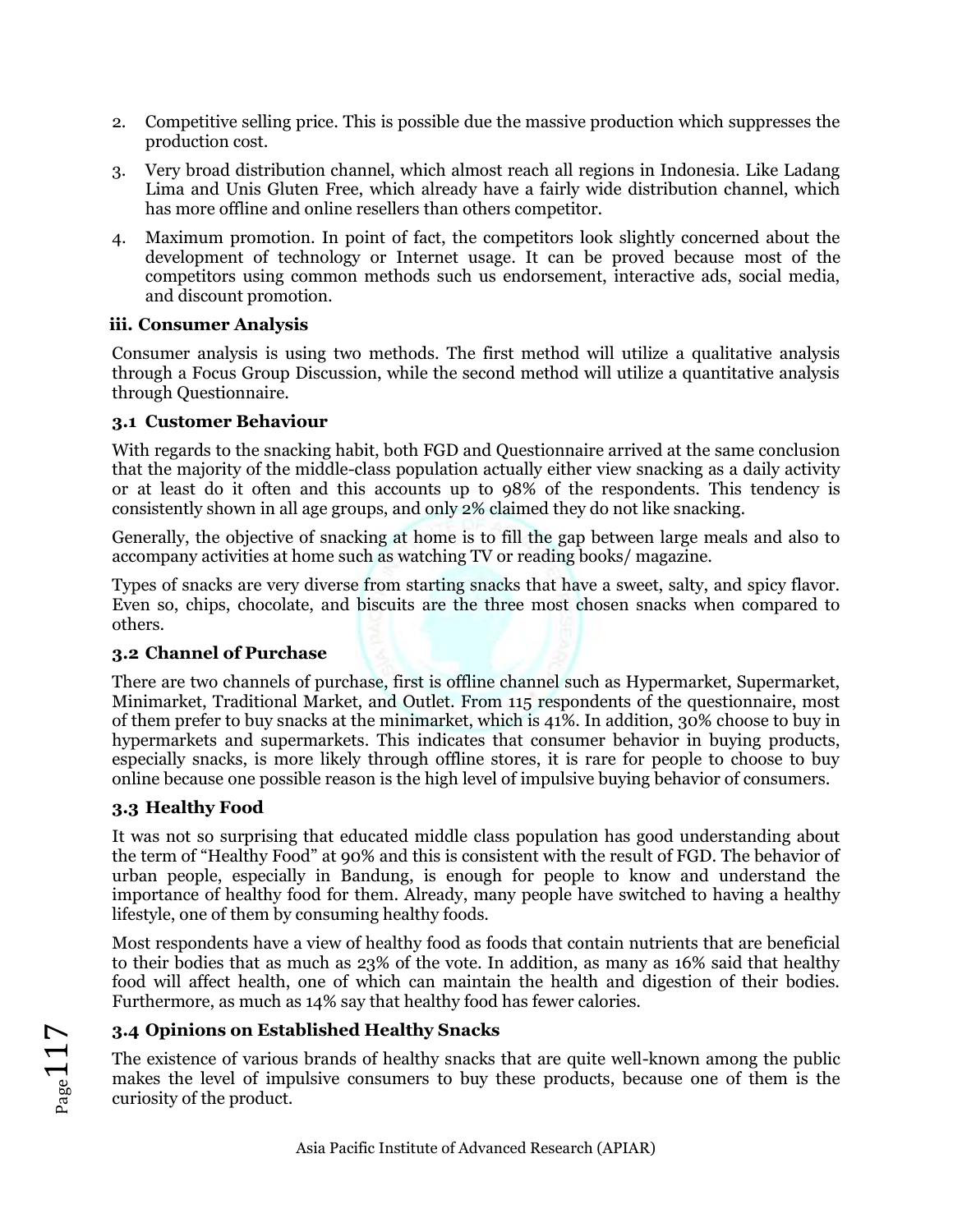The respondents have consumed healthy snacks as many as 93%. Seeing this in general, it is certainly an opportunity that the potential consumer of Ladifa Bites fits the behavior of Bandung people who are already familiar and have consumed this healthy snack.

When viewed from the interests of people in consuming Healthy snacks, out of a total of 115 respondents, 34% said that their interest in consuming healthy snacks was due to curiosity. Further, as many as 27% said that when they were on a diet or were controlling weight they would consume healthy snacks. The third option is 25% stating that their interest in consuming healthy snacks is for health. Then, it can be seen that there are still many consumers who consume healthy snacks because of curiosity.

Of the 115 respondents, 66% chose that this healthy cookie is suitable to be a substitute for breakfast menu. This can be useful for Ladifa Bites who has a goal to sell daily products that can be consumed by the consumer every day.

#### **3.5 Consumer Preferences**

The most important considerations according to respondents are products with good taste, products that contain healthy ingredients, and products at low prices. Surely, this is of concern to Ladifa Bites when going to market their product. They must consider the taste, price, and healthy content of the product.

### **3.6 Marketing Mix Preferences**

A Marketer must have knowledge about what their consumer wants and need to maximize product-market fit. To cover all of potential consumer preference, this research uses a marketing mix 4P as the determinant of consumer preference.

### **3.6.1 Product Preference**

The first point is the taste of the product the author generally divides into four preferences, such as sweet taste, savory taste, fruit flavor and vegetable taste. About 68% of the total respondents chose to agree with products that have sweet taste. Furthermore, 63% of the total respondents chose to agree to products with a savory taste. And the highest is fruit flavored products which has a percentage of 70% of the total number of respondents

The texture of products of these healthy snacks are soft texture as much as 58%, but this percentage is not much different from the fibrous texture choice of 55%. So Ladifa Bites is good enough in releasing its first product healthy snacks with a soft texture.

There are various types of healthy snacks that are tailored to their designation. For the types of products that are healthy snacks that have low calories, high fiber and low fat are the top three according to consumer preferences in having a healthy product.

#### **3.6.2 Price Perception**

Determining this price range is based on the average price of competitors already in the market. This price is adjusted to the product weight and product packaging. For products with a product weight of 25gr and 50gr is to be a higher preference of 73% and 75%. Because these healthy snacks are snack products, it is possible for consumers not to consume in large amounts for everyday consume.

## **3.6.3 Place Preference**

There are several options for the opportunity to market Ladifa Bites if buy in several places such as Mall, Hypermart, Minimarket, Official Store, Traditional Market, and Online shop. The biggest preference for buying healthy snacks is Minimarket by 90%. But this strategy is not right because it does not target the target market with consumers who have a healthy lifestyle, it would be better to target the market more segmented.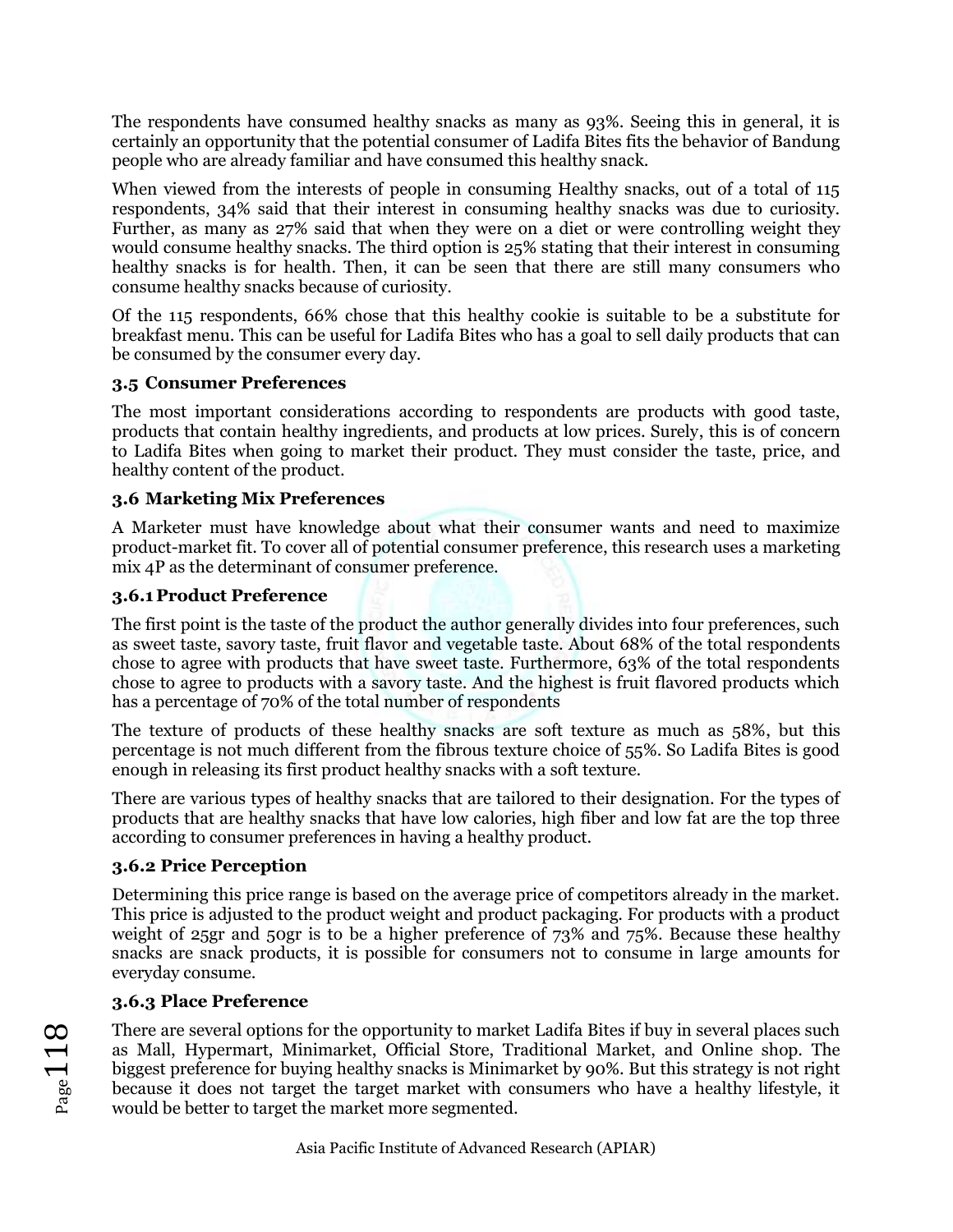### **3.6.4 Promotion Preference**

Promotional preferences that are preferred by consumers are discount, attractive display of social media, buy one get one promo, and product testimonials. Social media is now an important part of promotion because many people are active in social media so that they easily get information through social media.

### **C. SWOT Analysis**

- 1. Strength
	- Ladifa Bites positioned itself as healthy product of snacks– STP Analysis
	- The packaging of Ladifa Bites products is unique Marketing Mix Analysis
	- The price of product is affordable Marketing Mix Analysis
	- Ladifa Bites has an offline store, website and six Indonesian marketplaces Marketing Mix Analysis
	- Have a good strong relationship with supplier BMC & Porter Five Forces Analysis
- 2. Weakness
	- Limit the scope of the target market because it focuses on target consumers who have a healthy lifestyle – STP Analysis
	- Ladifa Bites is a brand that is not yet well-known brand Marketing Mix Analysis
	- Ladifa Bites hasn't promoted through digital marketing such as SEO, online advertising Marketing Mix Analysis
	- Due to the manufacturing process of Ladifa products, they need a Standard Operating Procedure (SOP) – BMC Analysis
- 3. Opportunity
	- Healthy snack industries still rarely found especially in Bandung area Porter Five Forces Analysis
	- Expanding and increasing the channel distribution like other competitors such as Ladang Lima and Unis Gluten Free where they have large wide distribution channels – Competitors Analysis
	- Variations in the types of healthy products favored by the population in Bandung are quite diverse, so RnD is needed to create more diverse products – consumer Analysis
	- As many as 66% of people agreed that this healthy snacks product becomes a breakfast menu, this is certainly a Ladifa Bites opportunity to sell daily products – consumer Analysis
	- Snacking habit and the familiarity of healthy snacks and even have consumed healthy snacks in the Bandung are already high. This is the strength for Ladifa Bites when releasing healthy snacks products – consumer Analysis
- 4. Threat

Page119

• Ladifa Bites wrestle in platform activities are also needed to be able to design Ladifa Bites's website properly so that consumers can order without a hitch – BMC Analysis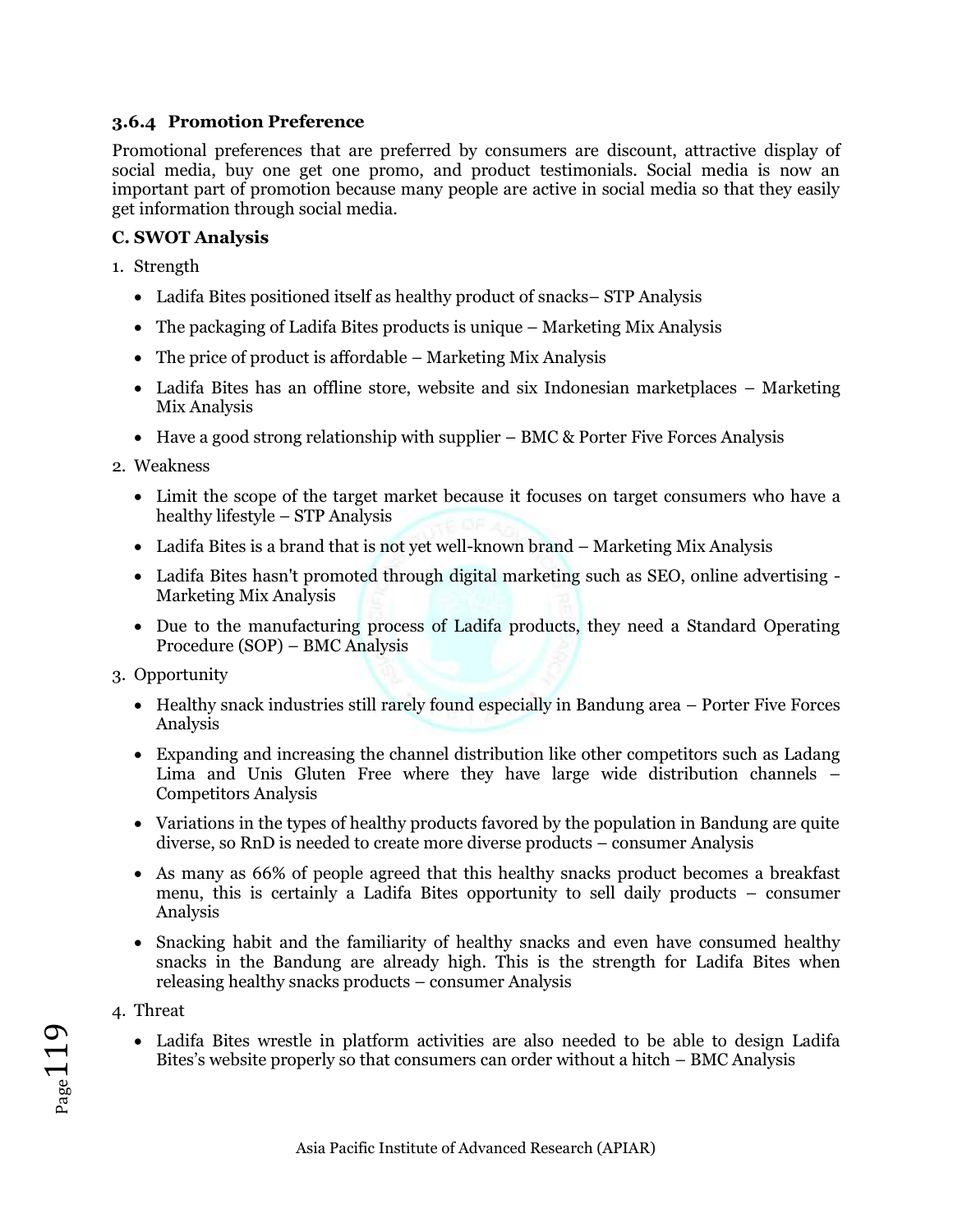- Many sellers are most identical to another so Ladifa Bites should find the strategy to enhance the value of uniqueness that consumers could not find from other competitors – Porter Five Forces Analysis
- Competitive selling price with other competitors Competitors Analysis

## **D.Root Cause Analysis**

Because the research focused on marketing aspect of Ladifa Cookies, the author classified the cause factors depends on marketing mix (Product, Price, Place, and Promotion). The fishbone diagram of Ladifa Cookies is shown below in **figure 1.4** has identified Ladifa Cookies from each dimension. Seeing the problem below, that Ladifa cookies wants to add other revenue through a new product from Ladifa Bites, then it is necessary to know how the market responds to products healthy snacks using consumer preference analysis.



Figure 1.4 Fishbone Diagram

The results of the analysis will be used as data on customer needs and wants for products with healthy snacks.

## **3. Results and Discussion**

## **1) TOWS Matrix**

Based on TOWS produced several alternative strategies for Ladifa Bites. This strategy can be used as a solution to solve the company's problems. Hence, there are several feasible strategies obtained from TOWS Matrix for new product of Ladifa Bites.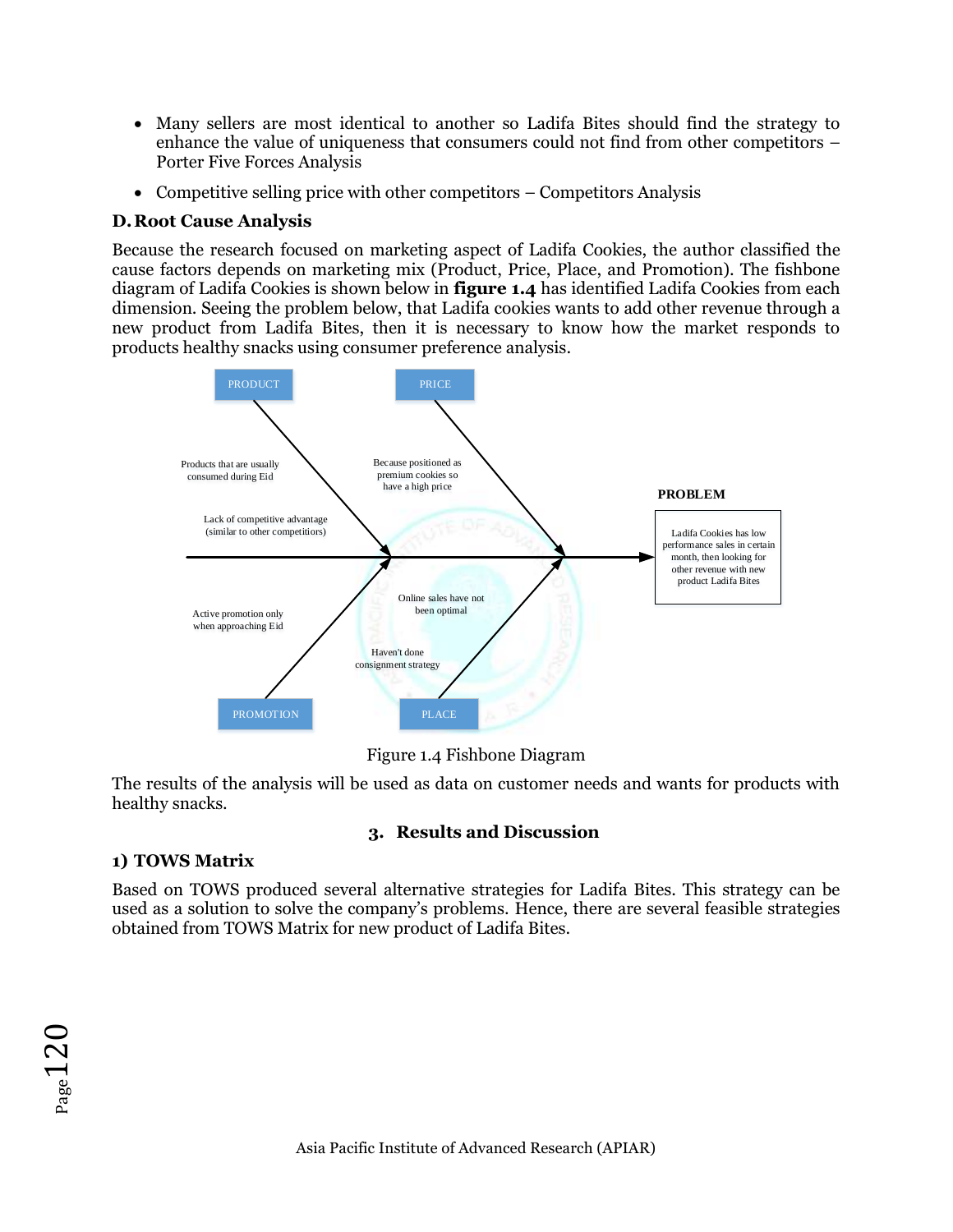| <b>ROOT CAUSE</b> |                                                                    | <b>PROPOSED SOLUTION</b>                                                                            |                                            |                       |  |
|-------------------|--------------------------------------------------------------------|-----------------------------------------------------------------------------------------------------|--------------------------------------------|-----------------------|--|
| Product           | Products that are New products<br>usually<br>consume<br>during Eid | Product<br>of<br>development<br>Ladifa Bites can be<br>using<br>consumed daily<br><i>innovation</i> |                                            |                       |  |
|                   | Lack of Competitive<br>Advantage                                   | Make differentiation                                                                                | <b>Hiring</b><br>nutritionist              |                       |  |
| Price             | <b>High Price</b>                                                  | Pricing strategy                                                                                    | Partnership<br>with<br>delivery<br>company | <b>TOWS</b><br>Matrix |  |
| Place             | Online sales have not<br>been optimal                              | Improvement in digital marketing<br>through social media and website                                |                                            |                       |  |
|                   | Have<br>done<br>not<br>consignment strategy                        | Partnership with other parties                                                                      |                                            |                       |  |
|                   | Promotion Lack of promotion                                        | Promotional<br>through<br>strategy<br>social media and event                                        |                                            |                       |  |

## Table 1.2 Proposed Solutions

## **2) Marketing Mix Strategy Plan**

In order to formulate the marketing strategy, the researcher will conduct surveys based on the potential customer behavior, TOWS matrix and marketing mix preference.

## **2.1 Product**

Based on product preferences previously discussed about the taste, texture, form, type, and product packaging, there are new product suggestions for Ladifa Bites. Because Ladifa Bites is focused on healthy products, this product innovation includes products that have an impact on the health of the body.

#### 2.1.1 Granola

The value that will appear on this granola bites product is *high fiber*, *low calorie* and an *energy source* because another benefit of granola is to increase energy. The packaging innovation of this Granola product based on consumer preference data is a transparent zipper lock.

#### 2.1.2 Dried Fruit

Dried fruits generally contain more fiber. The value offered by Ladifa Bites dried fruit products is *high fiber* and *organic*.

#### 2.1.3 Pita Chips

The value offered on this product is containing *gluten free, low fat* and also *no MSG* or artificial flavoring.

## **2.2 Price**

In this case, the choice of pricing strategies that can be used by Ladifa Bites is to use premium prices. *Premium pricing strategy* when they want to charge higher competitors for their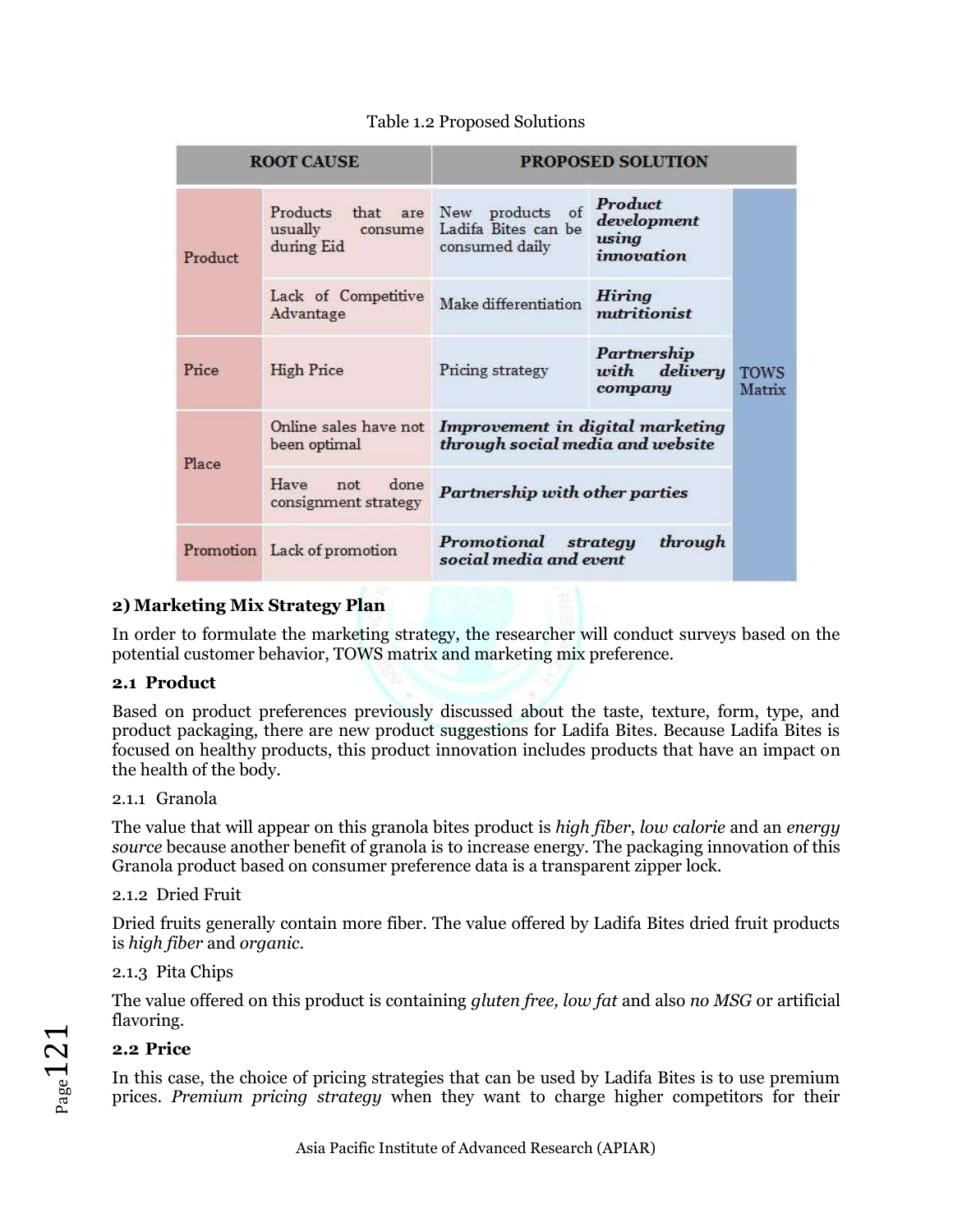products. Because this healthy food is an unusual product and is considered a product that is indeed worthy of expensive because it has added value. Actually, Ladifa Bites has carried out this premium pricing strategy because the price of the product itself is **89,900**.

#### **2.3 Place**

Another strategy that can be done to increase sales from Ladifa Bites is to conduct a *consignment strategy*. This consignment strategy consists of three categories including Cafe or restaurant that provide a healthy food. And also place for sports such as a fitness center and sports class studio.

#### **2.4 Promotion**

These several strategies are giving the discount, product giveaway through photo contest, endorsement, media social improvement using paid promotion, testimonial, and bazaar event.

2.4.1 Product Giveaway through Photo Contest

Product Giveaway conducted as one of the strategies to attract customers. Interesting photos posted by the participants will give added value to the product's response. Customers will feel curious and will increase curiosity to try the product so that sales will increase.

#### 2.4.2 Giving Testers

Giving testers is one form of promotion strategy to get new customers. When they have already tasted the product directly from Ladifa Bites, they are becoming aware of the product offered by Ladifa Bites.

#### 2.4.3 Bazaar *Event*

Bazaars can expand business networks because in the bazaar, the company not only to meet with potential customers but also with other business people. Ladifa Bites also must choose bazaar which in accordance with market segmentation that have been targeted are those who care and have a healthy lifestyle like in *car free day event*.

#### 2.4.4 Endorsement

The next promotion idea is product endorsement. Indonesia is one of the most internet users in the world. Therefore, many business actors either big or small business uses social media as a media campaign.

The right choice for this endorsement can be either through celebrity Instagram or also with a Vlogger (Video Blogger) as online influencer. Ladifa Bites should choose celebrity endorsement in accordance with the Ladifa Bites customer and in accordance with the brand image of Ladifa Bites who want to show the healthy lifestyle.

#### 2.4.5 Digital Campaign

In making this digital campaign, it must be adjusted to Ladifa Bites' target market, which people who are concerned about health. The theme of this digital campaign content is about *"Snacking is healthy and healthy by snacking*". To create interesting content, it needs to contain useful information and can add insight from the audience.

#### **Conclusion**

Seeing the internal and external conditions of Ladifa Cookies in developing their new product, Ladifa Bites healthy snack made the company evaluate whether they have enough resources to make and develop their products. Seeing how the market response of Ladifa Bites's new products according to consumer analysis results obtained positive and beneficial results for Ladifa Bites, so this is a supporting data that the new product of Ladifa Bites needs to be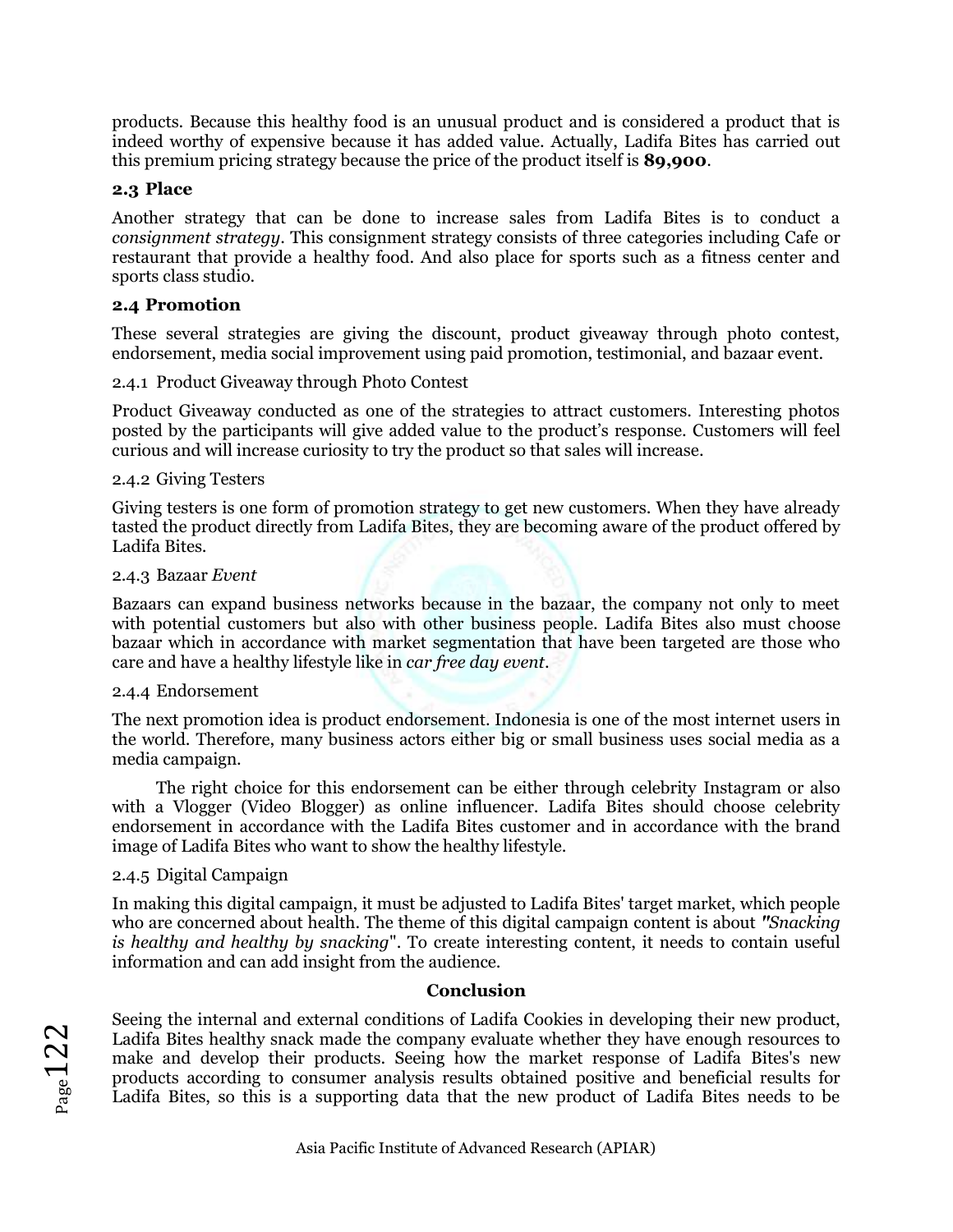continued and continued with the development of other products.

The selection of this marketing strategy is more focused on strategies that aim to increase awareness of the new products from Ladifa Bites. Ladifa Bites need an action plan to precisely execute the new marketing mix strategy. The action plan that can be implemented by Ladifa Bites is based on 4P Marketing Mix consist of Product, Price, Place, and Promotion. After making the action plan for the business solution which had previously formulated, the next stage needed at action plan is evaluation.

The differentiation strategy proposed by the author is with development using innovation products and also by recruiting nutritionists. Hiring Nutritionist functions to be the advantage of resources from companies where it will increase consumer confidence in Ladifa Bites products that their products are in accordance with nutrients and ingredients that are good for the health of the body.

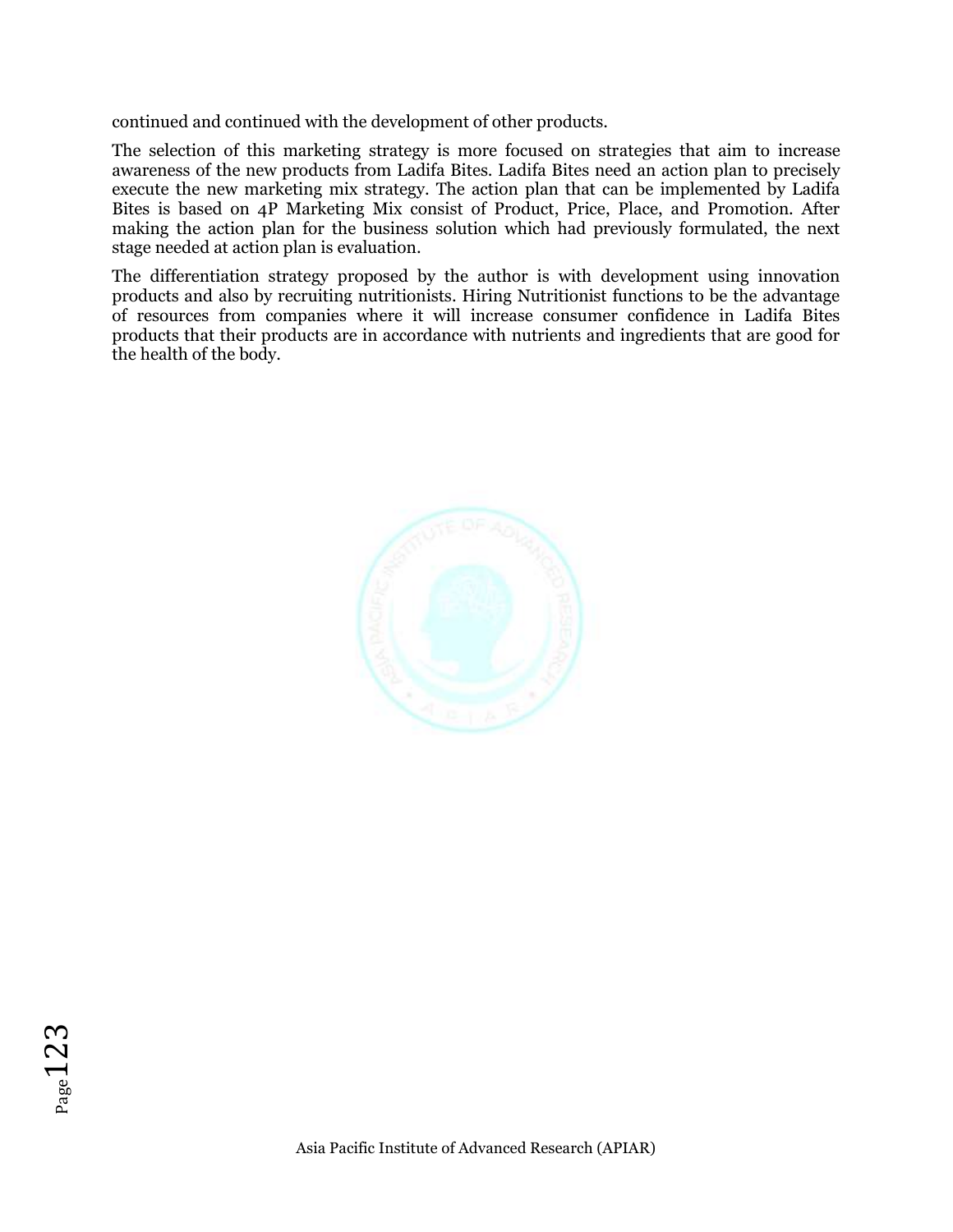#### **References**

- i. Creswell, John W., 2003. *Research Design – Qualitative, Quantitative, and MixedMethods Approaches*, 2nd ed. London: Sage Publications.
- ii. Csikosova, A., Antosova, M., &Culkova, K. 2014. *Strategy in Direct and Interactive Marketing and Integrated Marketing Communications. Procedia - Social and Behavioral Sciences, vol. 116 pp. 1615-1619.*[Online] Available at[: www.sciencedirect.com\[](http://www.sciencedirect.com/)Accessed on 20 March 2019].
- iii. Carson, A. G., 2001. *Qualitative Marketing Research*. London: Sage
- iv. Denzin, N. K., & Lincoln, Y. S., 2005. *The Sage Handbook of Qualitative Research*, 3rd ed. Thousand Oaks: Sage.
- v. Ferrell, O.C. and Michael D. H., 2005. *Marketing strategy 3th edition.* South Western: Thomson
- vi. Janssens, W., Wijnen, K., Pelsmacker, P. D. &Kenhove, P. V., 2008. *Marketing Research with SPSS.* 1st ed. Harlow: Pearson Education Limited.
- vii. Kotler, P. and Keller, K.L. 2012. *Marketing Management* 14th Edition, New Jersey: Prentice Hall
- viii. Kotler,P., & Keller, K.L., 2015. *Marketing Management,*15th Edition.Pearson
- ix. Kotler, G.A., 2014. *Marketing Management*, 15th Edition.
- x. Kotler, Philip and Armstrong, Gerry., 2016. *Principles of Marketing*,16th ed. Essex: Pearson.
- xi. Khan, T. 2013. STP Strategy for New Product Launch-a Work in Progress. *International Journal of Business and Management Invention,* vol. 2, no. 3, pp. 56-65. [Online] Available at: [www.ijbmi.org](http://www.ijbmi.org/) [Accessed 4 January 2019].
- xii. Ladang Lima company website, 2018. [Online] Available from http://www.ladanglima.com[Accessed 2 February 2019]
- xiii. Ladifa-cookies.comCompany Website, 2018. [Online] Available at: www.ladifa-cookies.com [Accessed 12 January 2019]
- xiv. Linton, Sally. et al,n.d. *Industry Analysis: The Five Forces, Purdue Extension EC-722*. Agricultural Innovation and Commercialization Center (AICC) Purdue University.
- xv. Malhotra, N.K., 2004.*Marketing Research: An Applied Orientation.* 4th ed. United States: Pearson.
- xvi. Mauludin, H., 2010. *Modul Pengolaan Data SPSS*. Singosari: s.n.
- xvii. McDaniel, C. & Gates, R., 2013. *Marketing Research Essentials.* 8th ed. New Jersey: John Wiley & Sons, Inc
- xviii. NHF Company Website, 2018. [Online] Available at: https://www.nhf.com.my/[Accessed 12 January 2019]
- xix. Osterwalder, Alexander and Yves P., 2010. *Business Model Generation: A Handbook for Visionaries, Game Changers, and Challengers.* New Jersey, USA: John Wiley and Sons
- xx. Rothaermel, FT. 2013. *Strategic Management,* New York: USA, McGraw-Hill/Irwin
- xxi. Sekaran, U. 2013. *Research Methods for Business a Skill Building Approach* 4th Ed., United States of America: John Wiley & Sons, Inc.
- xxii. Schiffman, LG., & Kanuk LL. 2007. *Customer Behavior.* New Jersey: Pearson Prentice Hall
- xxiii. Wheelen, T. L., and Hunger, J. D. 2012. *Strategic Management and Business Policy TowardGlobal Sustainability.*New Jersey: Pearson Education, Inc
- xxiv. Unis Gluten Free Company Website, 2018. [Online] Available at: http://unisglutenfree.com/Cookies[Accessed 2 February 2019]